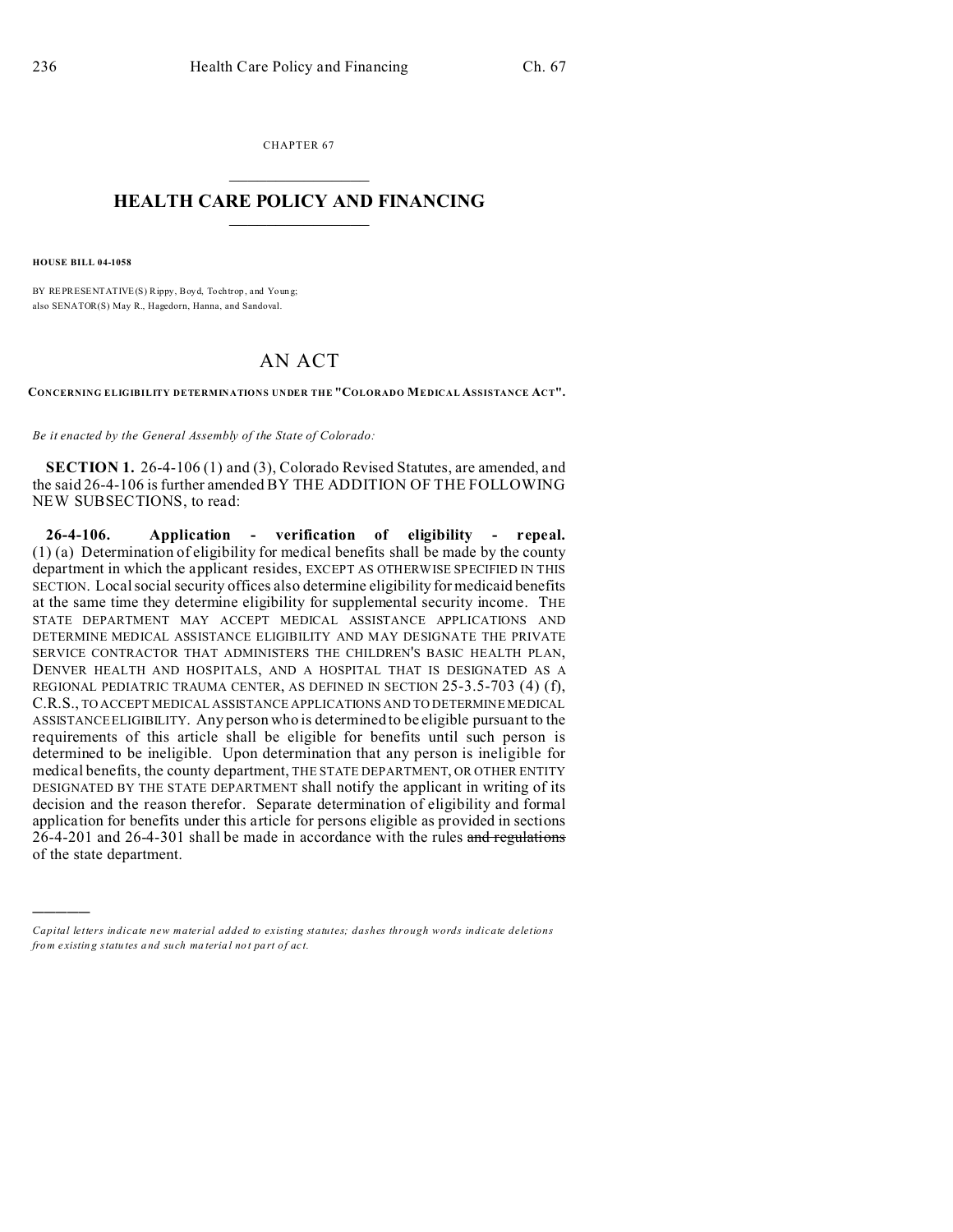(b) (I) Notwithstanding the requirement in paragraph  $(a)$  of this subsection  $(1)$  that determination of eligibility for medicaid benefits shall be made by the county department, Eligibility for medical benefits may be made by state department eligibility technicians located at the private service contractor that administers the children's basic health plan for the sole purpose of determining the medicaid eligibility of persons applying for the children's basic health plan.

(II) The state department shall evaluate the impact on the children's basic health plan of using state department eligibility technicians to determine medicaid eligibility of persons applying for the children's basic health plan as allowed in subparagraph (I) of this paragraph (b). The state department shall evaluate whether the use of such staff solved problems with coordination between the children's basic health plan and the medicaid program and whether there is a need to continue funding staff to perform this function. The state department shall report its findings and recommendations to the joint budget committee and to the health, environment, welfare, and institutions committees of the house of representatives and the senate no later than October 1, 2003.

(III) SUBPARAGRAPH (II) OF this paragraph (b) is AND THIS SUBPARAGRAPH (III) ARE repealed, effective July 1, 2004.

(3) The state department shall promulgate rules to simplify the processing of applications in order that medical benefits are furnished to recipients as soon as possible, including rules that provide for initial processing of applications AND DETERMINATION OF ELIGIBILITY for medical assistance only at locations other than the county departments, locations used for processing applications for aid to families with dependent children THE COLORADO WORKS PROGRAM, or at the location used by the private service contractor that administers the children's basic health plan for determining eligibility of children for such plan. Said rules may make provision for the payment of medical benefits for a period not to exceed three months prior to the date of application in cases where the applicant did not make application prior to his or her need for said medical benefits. Adequate safeguards shall be established by the state department to ensure that only eligible persons receive benefits under this article. In addition, an applicant who is eighteen years of age or older shall be required to supply a form of personal photographic identification either by providing a valid Colorado driver's license or a valid identification card issued by the department of revenue pursuant to section 42-2-302, C.R.S. The state department may adopt rules that exempt applicants from the requirement of supplying a form of personal photographic identification if such requirement causes an unreasonable hardship or if such requirement is in conflict with federal law. The state department shall also adopt rules that allow for assistance to be provided on an emergency basis until the applicant is able to obtain or qualify for a driver's license or identification card; however, a county department OR AN ENTITY DESIGNATED BY THE STATE DEPARTMENT PURSUANT TO SUBSECTION (1) OF THIS SECTION is not required to recover emergency assistance from an applicant who fails, upon recertification, to meet the photographic identification requirement.

(5) (a) THE STATE DEPARTMENT SHALL NOT PURSUE RECOVERY FROM A COUNTY FOR THE COST OF MEDICAL SERVICES PROVIDED TO A PERSON WHO HAS BEEN INCORRECTLY DETERMINED ELIGIBLE FOR MEDICAL ASSISTANCE BY THAT COUNTY OR ANY OTHER ENTITY.